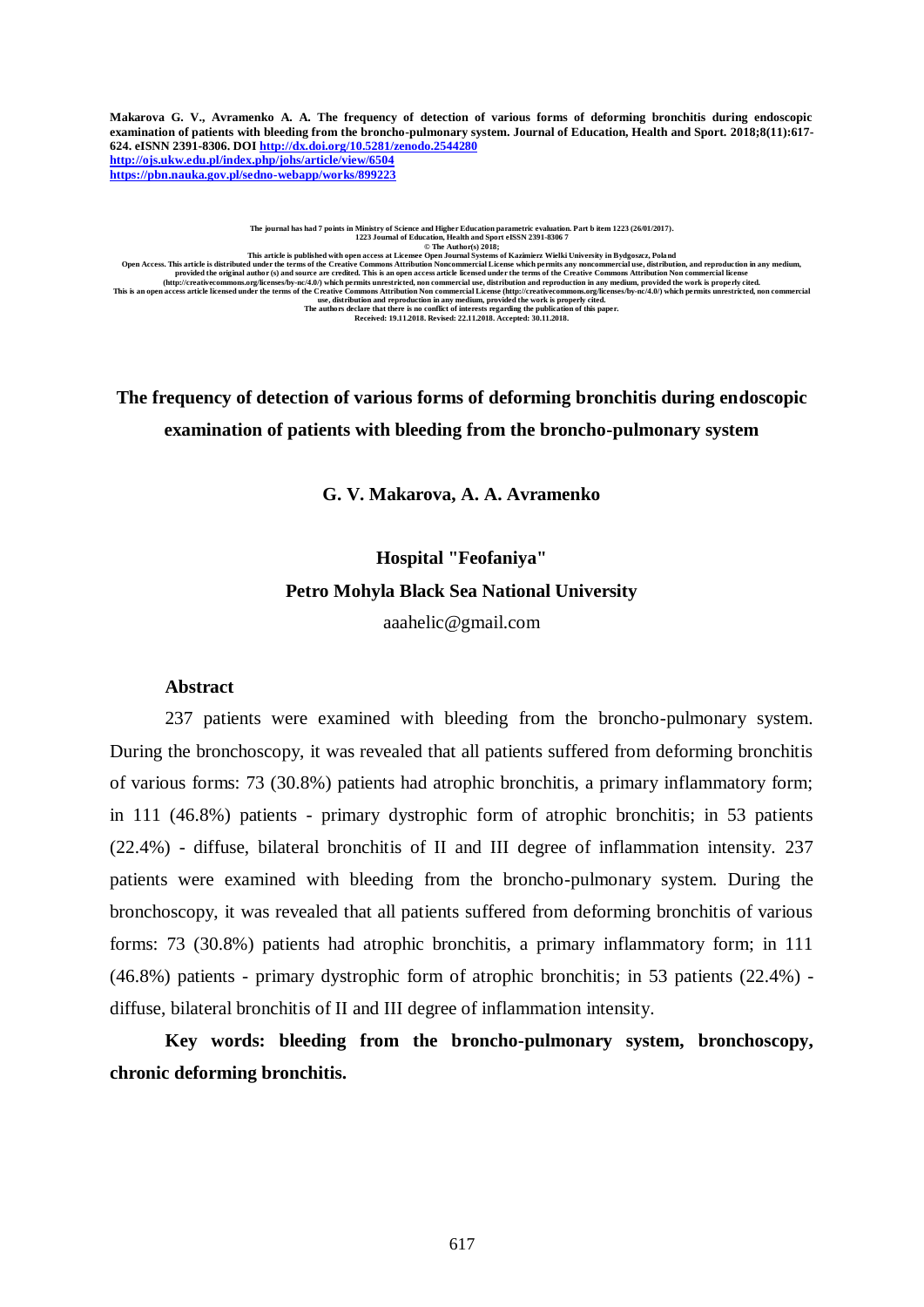# **Частота выявления различных форм деформирующего бронхита при эндоскопическом обследовании больных с кровотечением из бронхо-легочной системы**

**Г. В. Макарова \*, А. А. Авраменко \*\***

#### **\*Больница «Феофания», Киев**

### **\*\*Черноморский национальный университет имени Петра Могилы, Николаев**

#### **(Украина)**

[aaahelic@gmail.com](mailto:aaahelic@gmail.com)

### **Резюме**

Было обследовано 237 больных с кровотечением из бронхо-легочной системы. При проведении бронхоскопии было выявлено, что все пациенты страдали деформирующим бронхитом различной формы: у 73-х (30,8%) пациентов был обнаружен атрофический бронхит, первично-воспалительная форма; у 111-ти (46,8%) пациентов - первично-дистрофическая форма атрофического бронхита; у 53-х (22,4%) пациентов - диффузный, двусторонний бронхит II и III степени интенсивности воспаления.

**Ключевые слова: кровотечение из бронхо-легочной системы, бронхоскопия, хронический деформирующий бронхит.**

### **Частота виявлення різних форм деформуючого бронхіту при ендоскопічному обстеженні хворих з кровотечею із бронхо-легеневої системи**

#### **Г. В. Макарова, А. О. Авраменко**

#### **Резюме**

Було обстежено 237 хворих з кровотечею із бронхо-легеневої системи. При проведенні бронхоскопії було виявлено, що всі пацієнти страждали деформуючим бронхітом різної форми: у 73-х (30,8%) пацієнтів був виявлений атрофічний бронхіт, первинно-запальна форма; у 111-ти (46,8%) пацієнтів - первинно-дистрофічна форма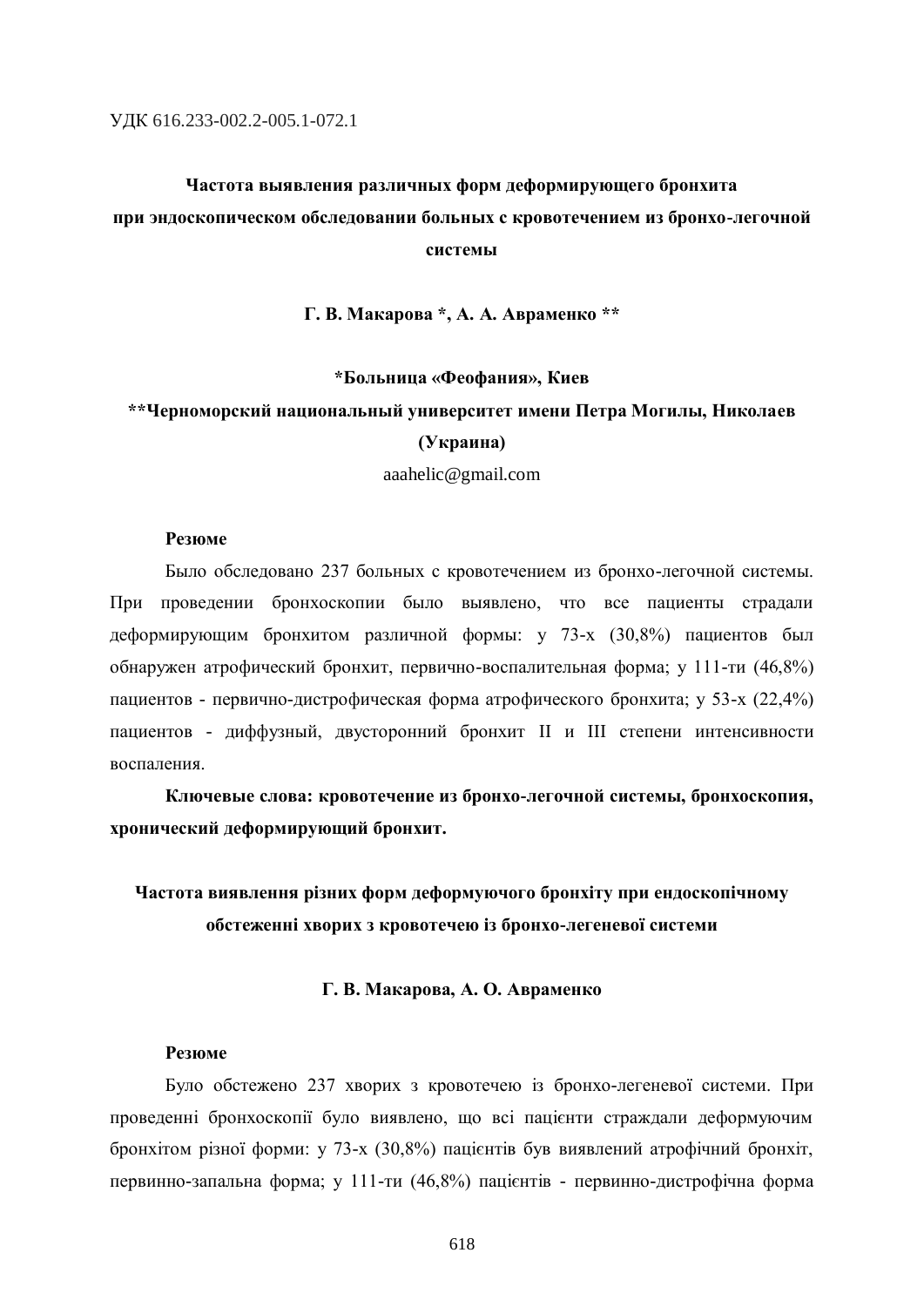атрофічного бронхіту; у 53-х (22,4%) пацієнтів - дифузний, двосторонній бронхіт II і III ступеня інтенсивності запалення.

# **Ключові слова: кровотеча із бронхо-легеневої системи, бронхоскопія, хронічний деформуючий бронхіт.**

**Introduction.** In recent decades there has been an increase in the incidence of chronic bronchitis in most countries of the world. With the current incidence, the number of patients with chronic bronchitis within 10 to 12 years almost doubles [13], and this pathology is dramatically younger [1, 6]. Chronic bronchitis is a major socio-medical problem and is rightly considered the disease of the century (along with coronary heart disease) due to the high prevalence, steady increase in morbidity and mortality and the enormous economic damage caused to society [3, 12, 18].

One of the complications of diseases of the broncho-pulmonary system is pulmonary hemorrhage, which is a life-threatening emergency and in which mortality reaches 30–50%, and for massive bleeding it exceeds 50% [14, 21, 23, 24], however the literature does not reflect data on the quantitative composition of various forms of deforming bronchitis, accompanied by bleeding, which was the reason for our research.

**Purpose of the study.** To study the frequency of occurrence of various forms of deforming bronchitis during bronchoscopy in patients with bleeding from the pulmonary system.

**Materials and research methods.** 237 patients were examined with bleeding from the broncho-pulmonary system. Men were 181 (76.4%), women - 56 (23.6%) aged 22 to 72 years old (average age was  $44.5 \pm 1.2$  years). When collecting the history, it was found that the terms of the disease with chronic bronchitis ranged from 2 years to 30 years (the average duration of the disease was  $14.3 \pm 1.13$  years).

The study was carried out in compliance with the basic bioethical provisions of the Council of Europe Convention on Human Rights and Biomedicine (dated 04.04.1997), the Helsinki Declaration of the World Medical Association on the Ethical Principles of Scientific Medical Research with Human Participation (1964-2008), and the MOH Order Of Ukraine No. 690 of September 23, 2009. A written consent was obtained from the patients for the study.

The order of examination: first, bronchoscopy was carried out according to the standard technique [4], and then anamnesis was collected to clarify the specifics of each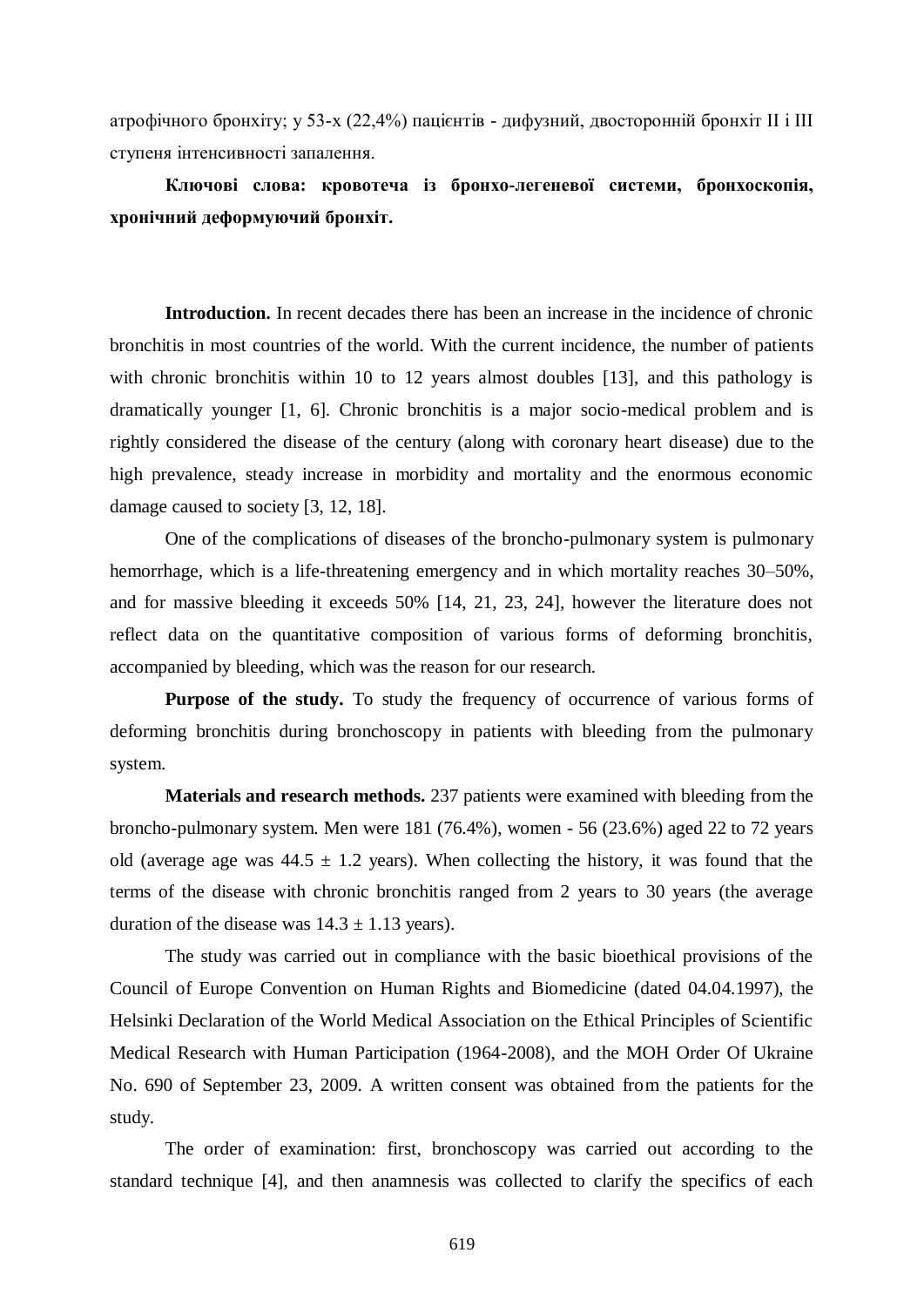patient. The obtained digital values were processed by the method of variation statistics (the arithmetic mean M was calculated and its standard error was  $\pm$  m).

**Research results and discussion.** All patients were referred for bronchoscopic examination with a diagnosis of pulmonary hemorrhage. Before performing bronchoscopy, the following causes of bleeding were suggested, established on the basis of a clinical and radiological examination (Table 1).

Table 1

### **Clinical diagnoses in patients with pulmonary bleeding before performing bronchoscopy (n = 237)**

| <b>Clinical diagnosis</b> | <b>Number of</b> | $\frac{0}{0}$ |
|---------------------------|------------------|---------------|
|                           | patients         |               |
| Chronic pneumonia         | 94               | 39,7          |
| Chronical bronchitis      | 128              | 54,0          |
| Cancer of the lung        | Q                | 3,8           |
| Cirrhosis of the lung     | 6                | 2,5           |

**Note**: n-the number of studies

After bronchoscopy, it was found that all patients in 100% of cases suffered from deforming bronchitis of various shapes. Data on the number of patients with various forms of deforming bronchitis, identified during bronchoscopy, are presented in table 2.

Table 2

# **The frequency of detection of various forms of deforming bronchitis during bronchoscopy in patients with pulmonary hemorrhage**

| Group       | Form of deforming bronchitis                      | Number of | $\frac{0}{0}$ |
|-------------|---------------------------------------------------|-----------|---------------|
| number      |                                                   | patients  |               |
| 1st group   | Atrophic bronchitis, primary inflammatory form    | 73        | 30,8          |
| $(n = 73)$  |                                                   |           |               |
| 2nd group   | Atrophic bronchitis, primary dystrophic form      | 111       | 46,8          |
| $(n = 111)$ |                                                   |           |               |
| 3rd group   | Diffuse bilateral bronchitis II and III degree of | 53        | 22,4          |
| $(n = 53)$  | intensity of inflammation                         |           |               |

**Note**: n-the number of studies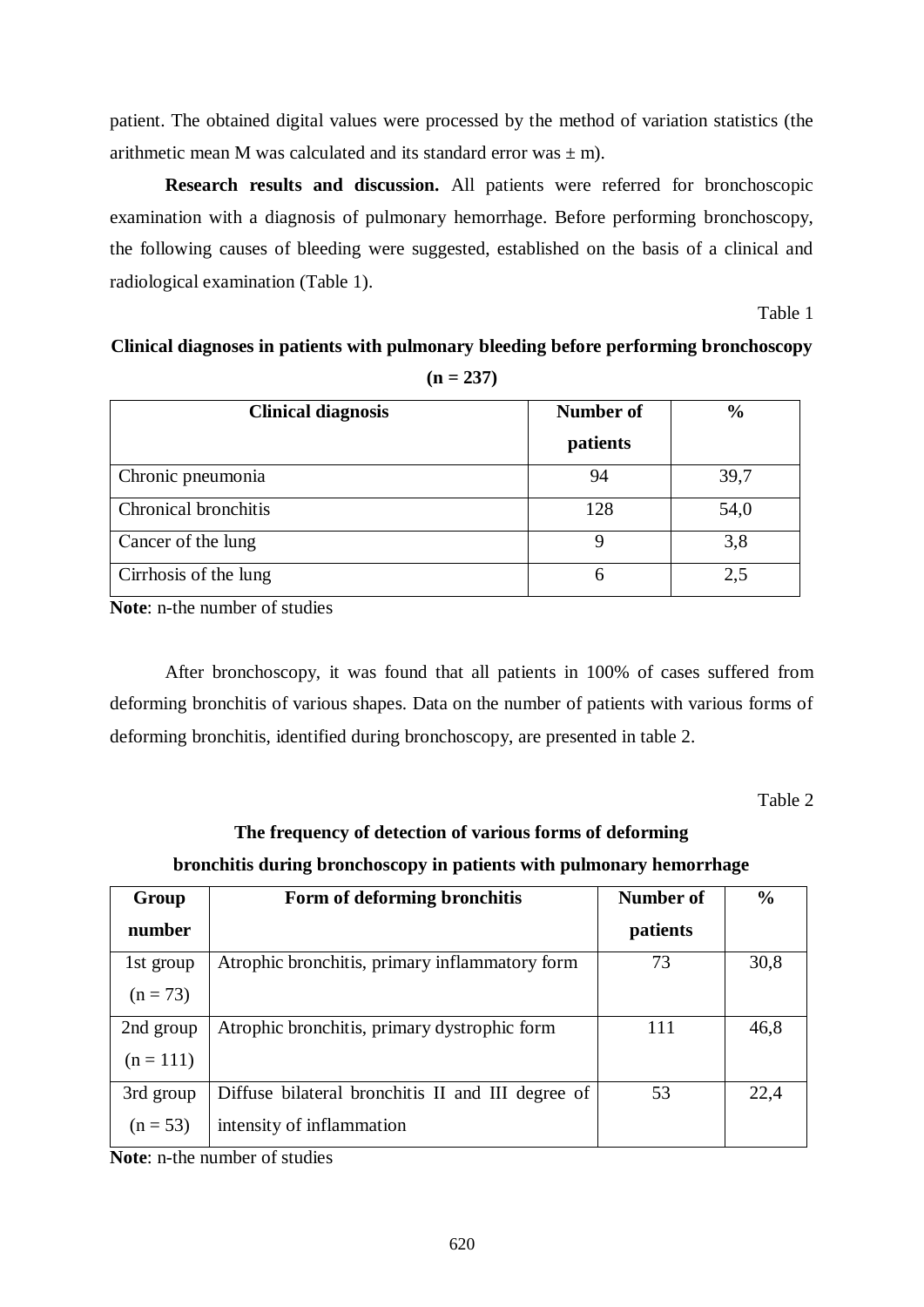Data analysis of clinical symptoms in patients with diagnosed deforming bronchitis are presented in table 3.

Table 3

| <b>Symptom name</b>  | <b>Number of patients</b> | $\frac{0}{0}$ |
|----------------------|---------------------------|---------------|
| Cough with sputum    | 126                       | 53,2          |
| Cough without sputum | 111                       | 46,8          |
| <b>Bleeding</b>      | 237                       | 100           |
| Low-grade fever      | 18                        | 7,6           |
| Dyspnea              | 126                       | 53,2          |

**The main clinical symptoms in patients with diagnosed deforming bronchitis (n = 237)**

**Note**: n-the number of studies

When analyzing the clinical symptoms in patients with diagnosed deforming bronchitis, it was found that coughing and bleeding were the leading symptoms, which were noted in all patients in 100% of cases, regardless of the duration of the disease and the extent of the process.

The agonizing cough without sputum discharge was dry, "barking", and with sputum was accompanied by a large amount of viscous mucous purulent or purulent sputum. In bleeding, blood streaks in sputum were most often noted (degree I bleeding - hemoptysis), however, in 18 (7.6%) patients II degree bleeding occurred. In 184 patients (77.6%), the bleeding was repeated.

The third most common symptom was shortness of breath, which appeared even with a little exertion; the fourth most common symptom was subfebrile temperature (as a rule, the temperature increased during an exacerbation of the disease).

To understand the results obtained, it is necessary to return to the understanding of the term "deforming bronchitis". Deforming bronchitis, by definition, A.I. Strukova and IM Kodolova (1970) [10], is the final stage in the development of chronic bronchitis. It is characterized by chronic recurrent inflammation of predominantly medium and small bronchi with involvement of the endo-, meso- and peribronchial wall layers, resulting in cicatricial stenosis of the bronchus. When deforming bronchitis violated mucociliary clearance, phagocytic activity of alveolar macrophages decreases, vessels undergo changes and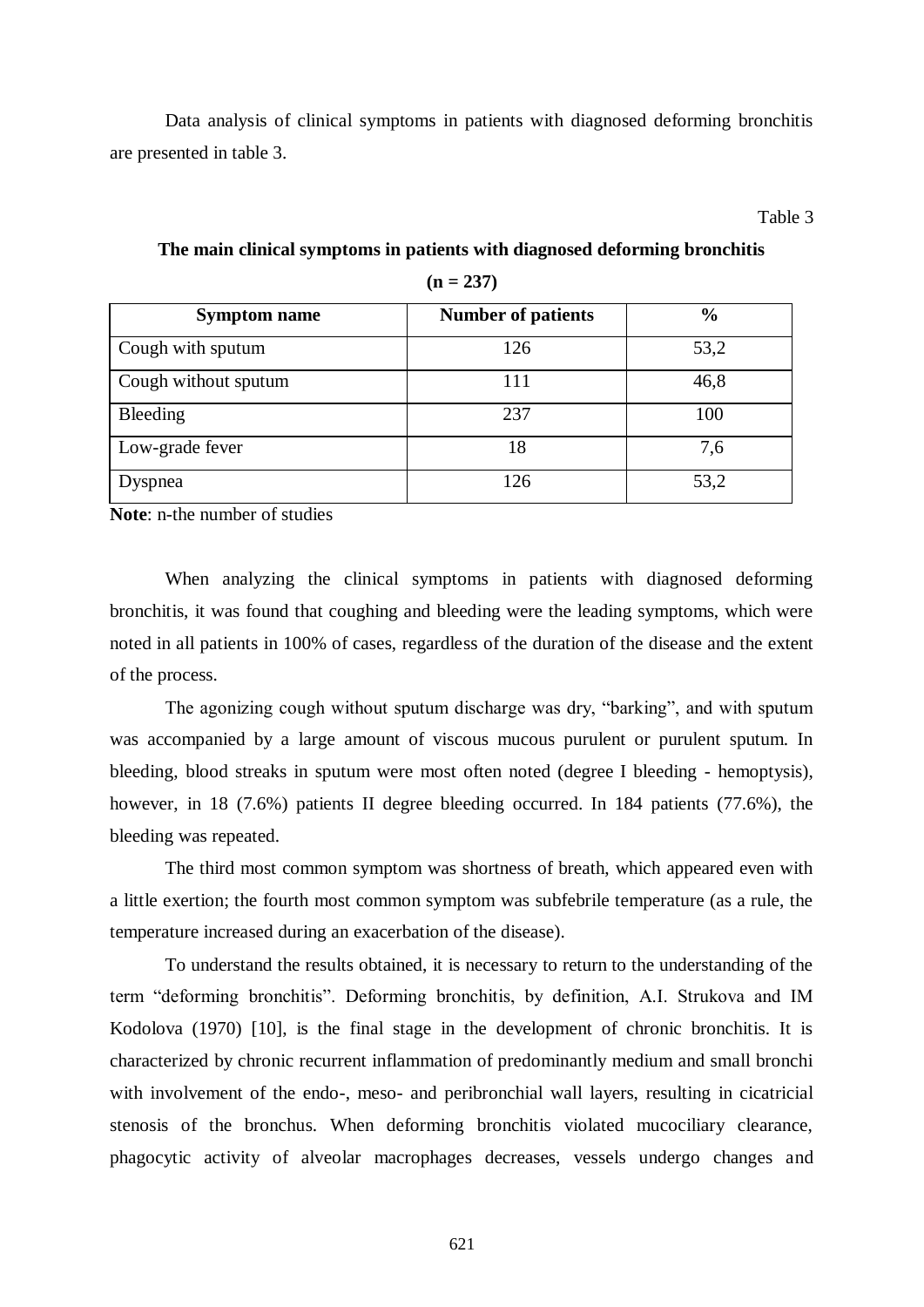favorable conditions are created for the development of bleeding, pneumonia, pulmonary heart disease and pulmonary heart, hypertensive disease and other types of pathology, including the organs of the gastrointestinal tract [2, 5, 7, 8, 11, 15, 16, 17, 19, 20, 22]. Distortion of local immune reactions up to the development of secondary immunodeficiency contributes to the occurrence of complications [9], therefore mortality from obstructive respiratory diseases will occupy the fourth place among the leading causes of death in the world [11].

#### **Conclusions and prospects for further research.**

1. The most common form of deforming bronchitis in patients with bleeding is atrophic bronchitis, the primary dystrophic form (46.8%).

2. Diagnosis of bronchitis in the early stages of its development and timely treatment begun open ways to reduce the prevalence of this disease and its complications.

This situation requires the creation of new effective ways to treat this pathology, which will be the prospects for further research.

### **References**

1. Antipkin YuG, Lapshin VF, Umancev TR. Recidiviruyushij bronhit u detej: diskussionnye voprosy. *Zdorov'ya Ukrayini*. 2008; 18/1: 19- 21. [Russian].

2. Dudka TV, Huhlina OS, Dudka IV. Osoblivosti likuvannya hronichnogo nekamenevogo holecistitu u hvorih na hronichne obstruktivne zahvoryuvannya legen. *Visnik problem biologiyi i medicini*. 2013; Vip. 3, Tom 1 (102): 77 – 80. [Ukrainian].

3. Kovalevskaya LA, Gorbenko TN. Osobennosti gipoksicheskih narushenij u bolnyh s hronicheskim obstruktivnym zabolevaniem legkih pri nalichii soputstvuyushej patologi. *Aktualnye problemy transportnoj mediciny*. 2013; 1 (31): 107 – 112. [Russian].

4. Laptev AN, Krivonos PS, Morozkina NS, editors. *Bronhologicheskie issledovaniya pri boleznyah organov dyhaniya: metod. rekomendacii*. Minsk: BGMU, 2007. 24 s. [Russian].

5. Mostovoj YuM, Demchuk AV. HOZL. Sistemnye effekty i ih profilaktika. *Ukrayinskij pulmonologichnij zhurnal*. 2011; 2: 22–23.

6. Nechipurenko ON, Parhomenko LK. Teoreticheskoe obosnovanie novogo kompleksnogo metoda lecheniya recidiviruyushego bronhita u detej. *Aktualnye problemy transportnoj mediciny*. 2014; T.1 (36-1), 2: 139-142. [Russian].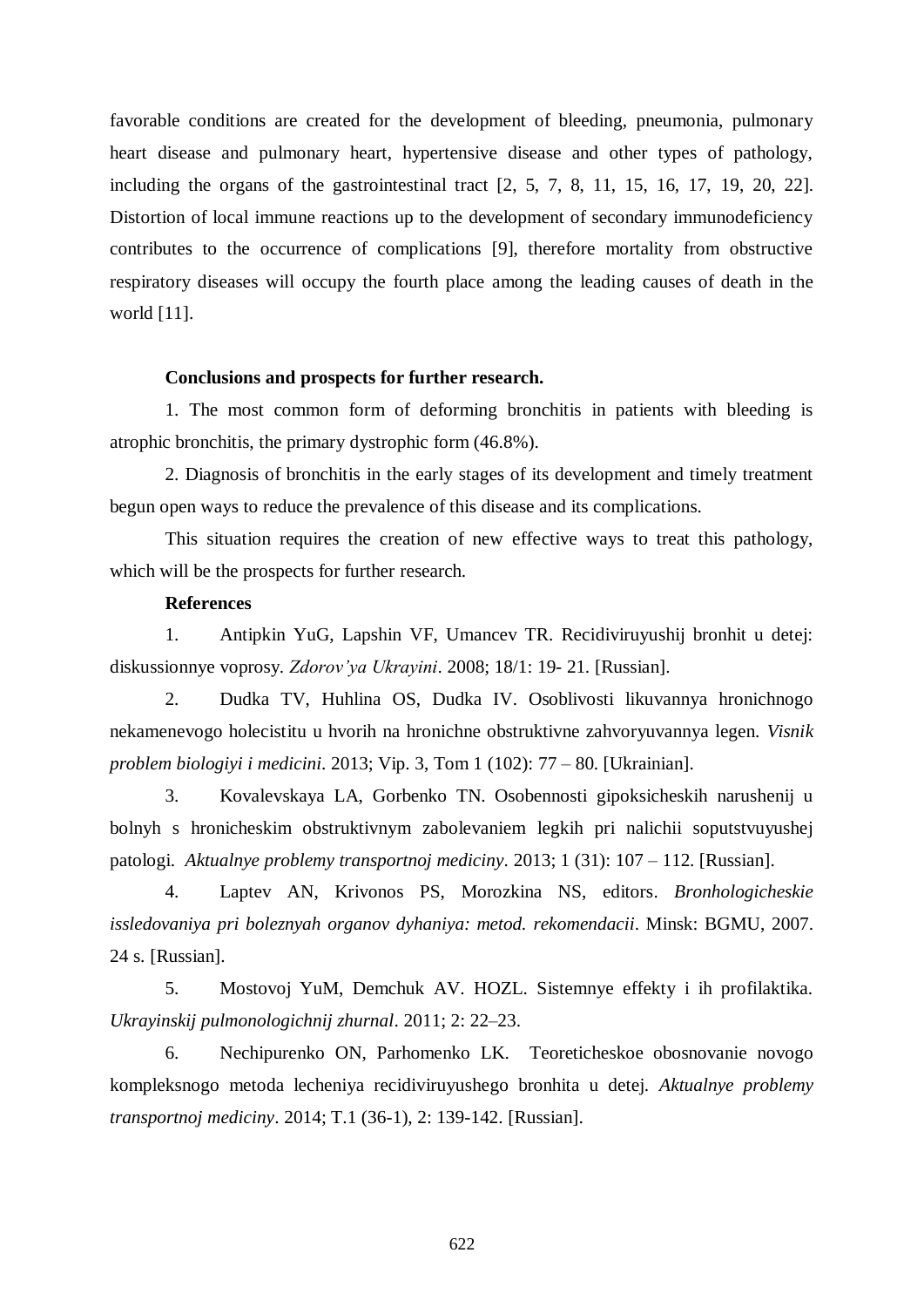7. Perceva TO, Gashinova KYu, Yefimova NO. Pokazniki funkciyi endoteliyu u cholovikiv, sho palyat, iz hronichnim obstruktivnim zahvoryuvannyam legen. *Klinicheskaya medicina*. 2010; Т. XV, 3: 1–6. [Ukrainian].

8. Rasputina LV. Osoblivosti formuvannya sercevoyi nedostatnosti u hvorih arterialnoyu gipertenziyeyu ta suputnim hronichnim obstruktivnim zahvoryuvannyam legen. *Klinichna ta eksperimentalna patologiya*. 2014; Т.XIII, 2(48): 114-119. [Ukrainian].

9. Sapin MR. Immunnaya sistema i immunodeficit. *Klinicheskaya medicina*.1999; 1: 5 – 10. [Russian].

10. Strukov AI, Kodolova IM, editors. *Hronicheskie nespecificheskie zabolevaniya legkih*. M.: Medicina, 1970. 278 s. [Russian].

11. Huhlina OS, Ursul OO, Smandich VS. Intensivnist endotoksikozu, proteolizu ta stan gemokoagulyacijnoyi lanki gomeostazu pri hronichnomu obstruktivnomu zahvoryuvanni legen za komor bidnosti z hronichnim pankreatitom. *Klinichna ta eksperimentalna patologiya.* 2015; Т.XIV, 1 (51): 178 – 181. [Ukrainian].

12. Cherepij NV, Mostova OP, Rasputina LV. Efektivnist metodiv grupovoyi psihokorekcijnoyi roboti po formuvannyu motivaciyi do pripinennya tyutyunopalinnya v osib iz vpershe viyavlenim hronichnim obstruktivnim zahvoryuvannyam legen. *Klinichna ta eksperimentalna patologiya.* 2017; Т.XVI, 3(61): 70-76. [Ukrainian].

13. Chuchalin AG, Bobkov EV, editors. *Klinicheskaya diagnostika.* M.: «Litterra», 2005. 309 s. [Russian].

14. Yakovlev VN, Marchenkov YuV, Korzheva IYu, Alekseev VG, Moroz VV. Sovremennye metody diagnostiki i lecheniya legochnyh krovotechenij. *Pulmonologiya.* 2013; 4: 5–12. [Russian].

15. Yacenko OV. Ocinka skorotlivoyi funkciyi miokardu ta pokaznikiv sistemnoyi zapalnoyi vidpovidi pri gipertonichnij hvorobi u poyednanni z hronichnim obstruktivnim zahvoryuvannyam legen pid vplivom terapiyi. *Ukrayinskij zhurnal medicini, biologiyi ta sportu.* 2017; 6 (8): 120-124. [Ukrainian].

16. Agusti, A. Systemic effects of chronic obstructive pulmonary disease. *Proceedings of the American Thoracic Society*. 2007; Vol.4: 522–525.

17. Barbara P. Comorbidities in people with COPD: a result of multiple diseases, or multiple manifestations of smoking and reactive inflammation? *Primary Care Respiratory Jornal*. 2008, V.17(4):199- 204. [Elektronic resourse] [http://www.thepcrj.org.](http://www.thepcrj.org/)

18. Chen Y, Breithaupt K. Occurence of chronic obstructive pulmonary disease among Canadians and sex-related risk factors. *J Clin Epidemiol*. 2000; 53 (7): 755 – 761.